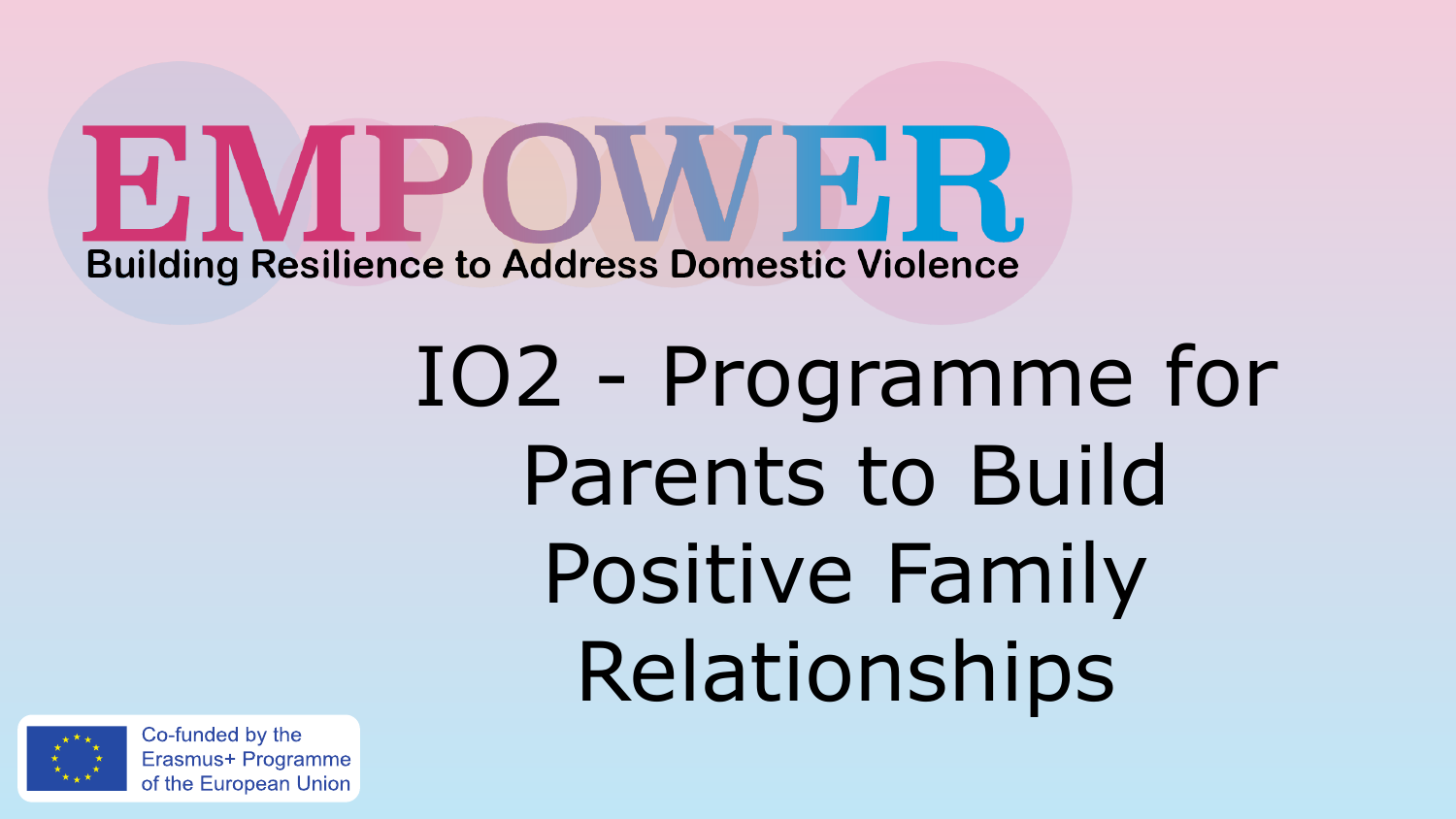

# Introduction to IO2

Programme for Parents to Build Positive Family Relationships aims to support parents to:

- 1. Develop their own awareness about domestic violence
- 2. Develop their understanding of how to develop and maintain healthy relationships within the family unit
- 3. Work on their communication skills to be able to resolve conflicts safely and peacefully
- 4. Invest in their own self-awareness and self-care routines

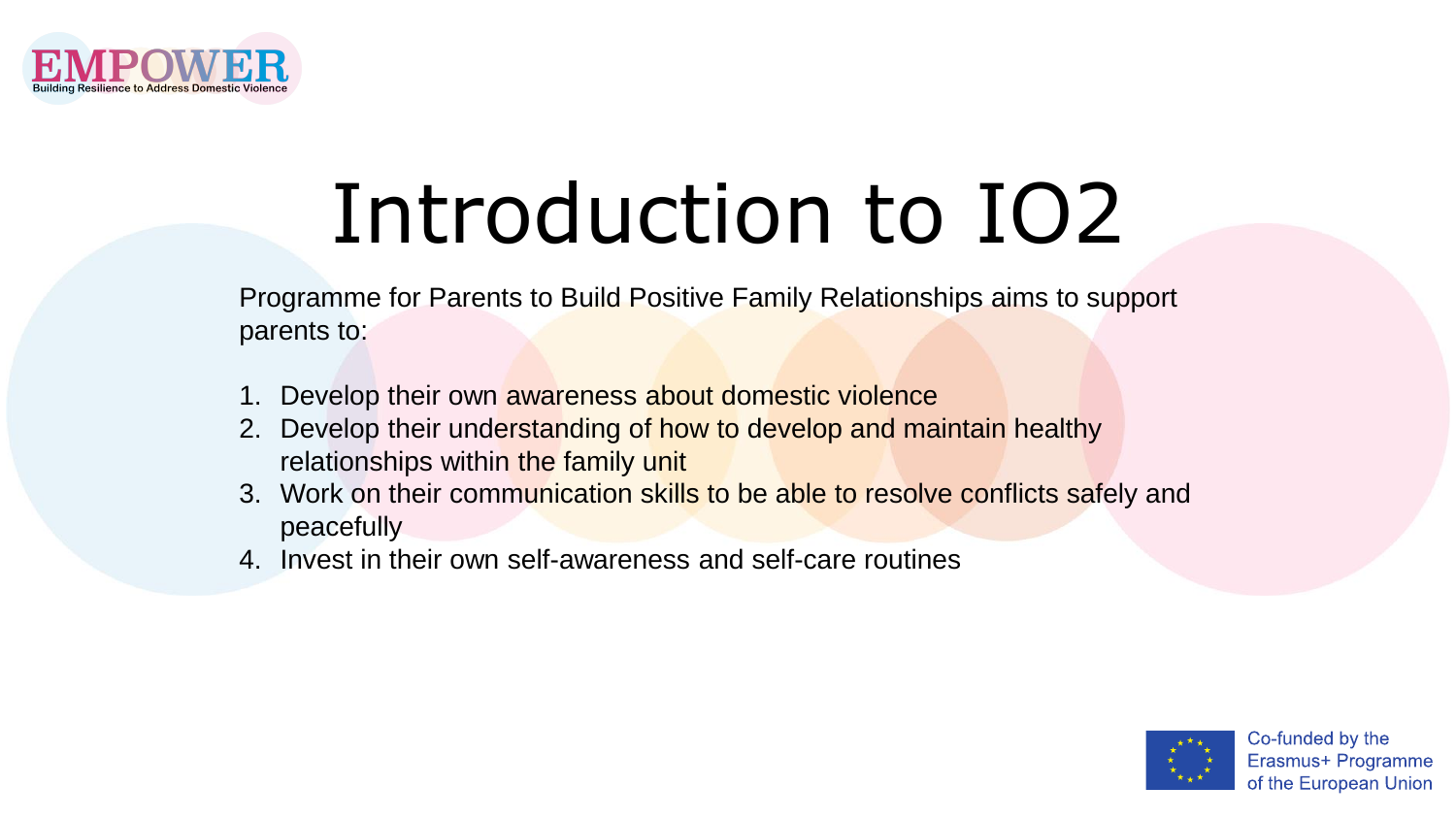

# Introduction to IO2

Programme for Parents to Build Positive Family Relationships sits within the timeline of the family learning approach to preventing domestic violence:



It is a vital aspect of the family learning approach as it provides parents with the background knowledge they need to identify unhealthy dynamics in their families; and it also encourages them to practice self-care and self-awareness which is key if they are to successfully use the family learning toolkit.

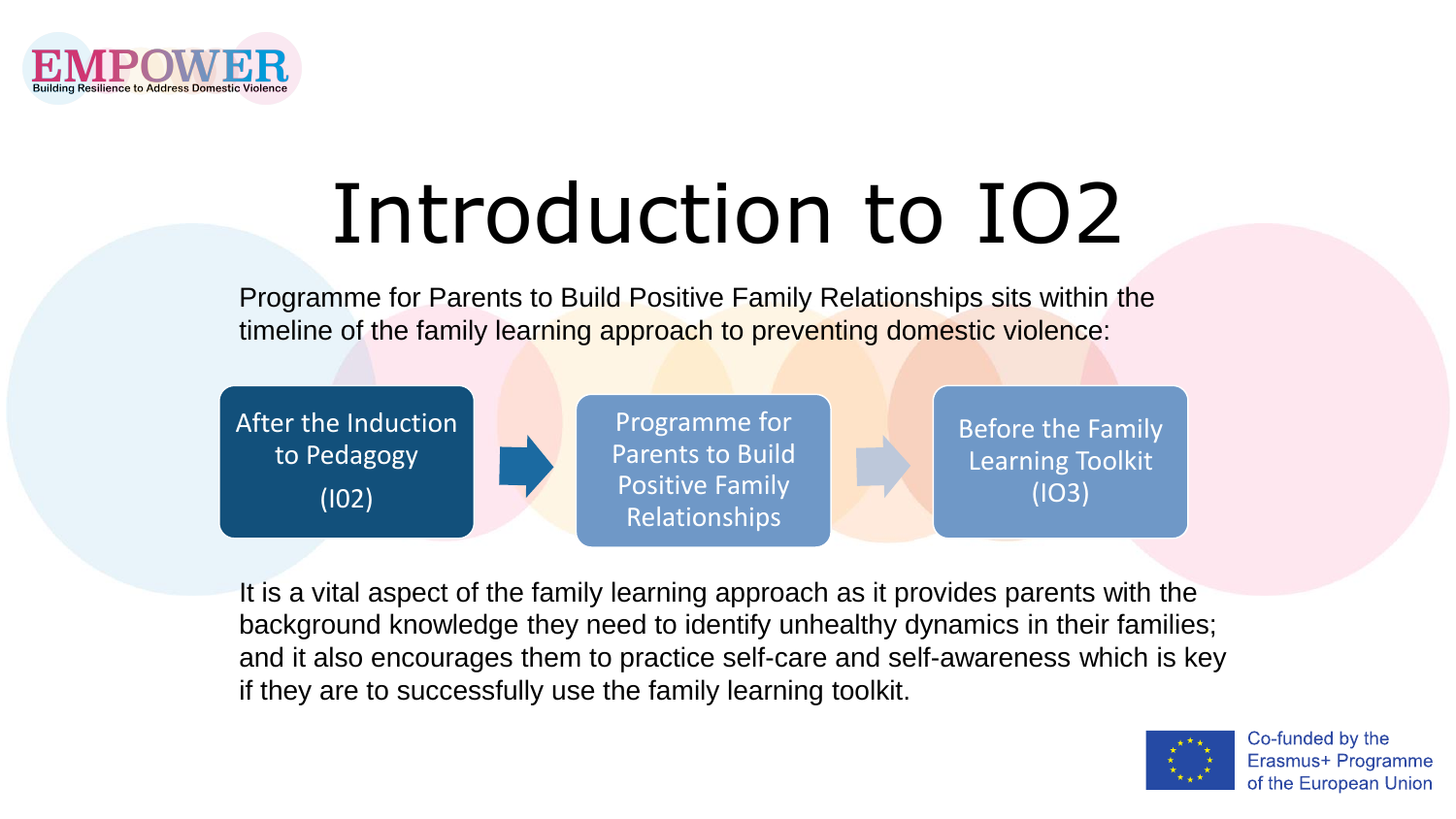

#### **Format for Programme**

The content of the programme will address six topics:

- Delivered through face-to-face workshops and, supported by
- An online library of digital resources that will be developed as a series of selfhelp resources, case studies and accompanying activity sheets.

#### **Development Team**

- SRC will develop the content for the content for the Face-to-Face Sessions
- SKILLZONE will develop the content for the digital self-help resources

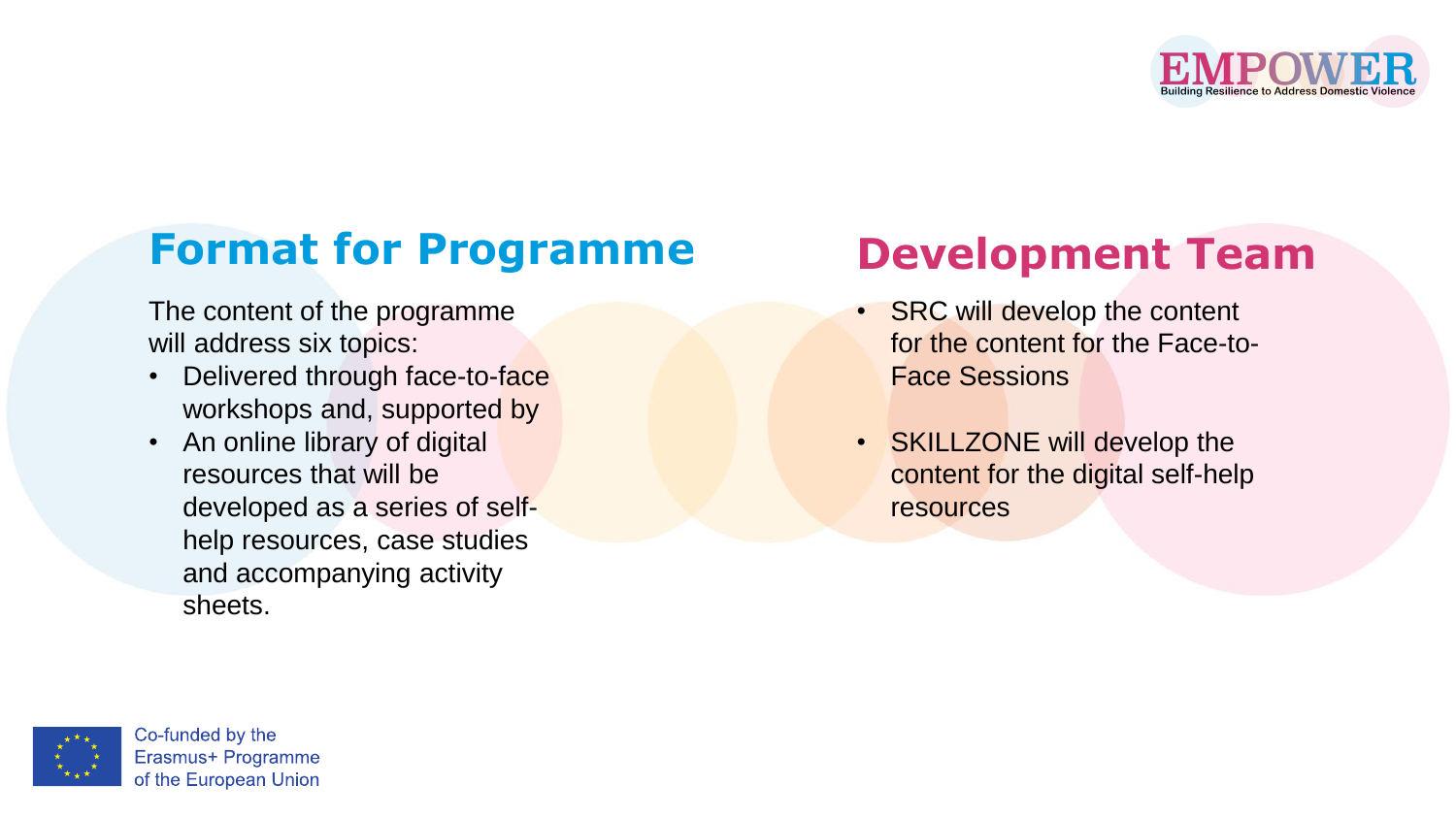

## Face-to-Face Workshops

The face-to-face workshops will address 3 specific topics, and each workshop will be developed as two 2-hour sessions.

The curriculum will comprise a total of 12-hours of classroom-based learning and support addressing the following topics:

- (1) building positive family relationships;
- (2) conflict management and resolution in families
- (3) self-care and maintaining emotional and mental wellbeing.

Each of these workshop sessions will comprise a short theoretical input from the adult educator, followed by a supportive space to complete role-play activities and simulations.

These practical workshops will support parents to develop and refine the communication skills they need to manage healthy relationships within their family; and also, to practice self-care.

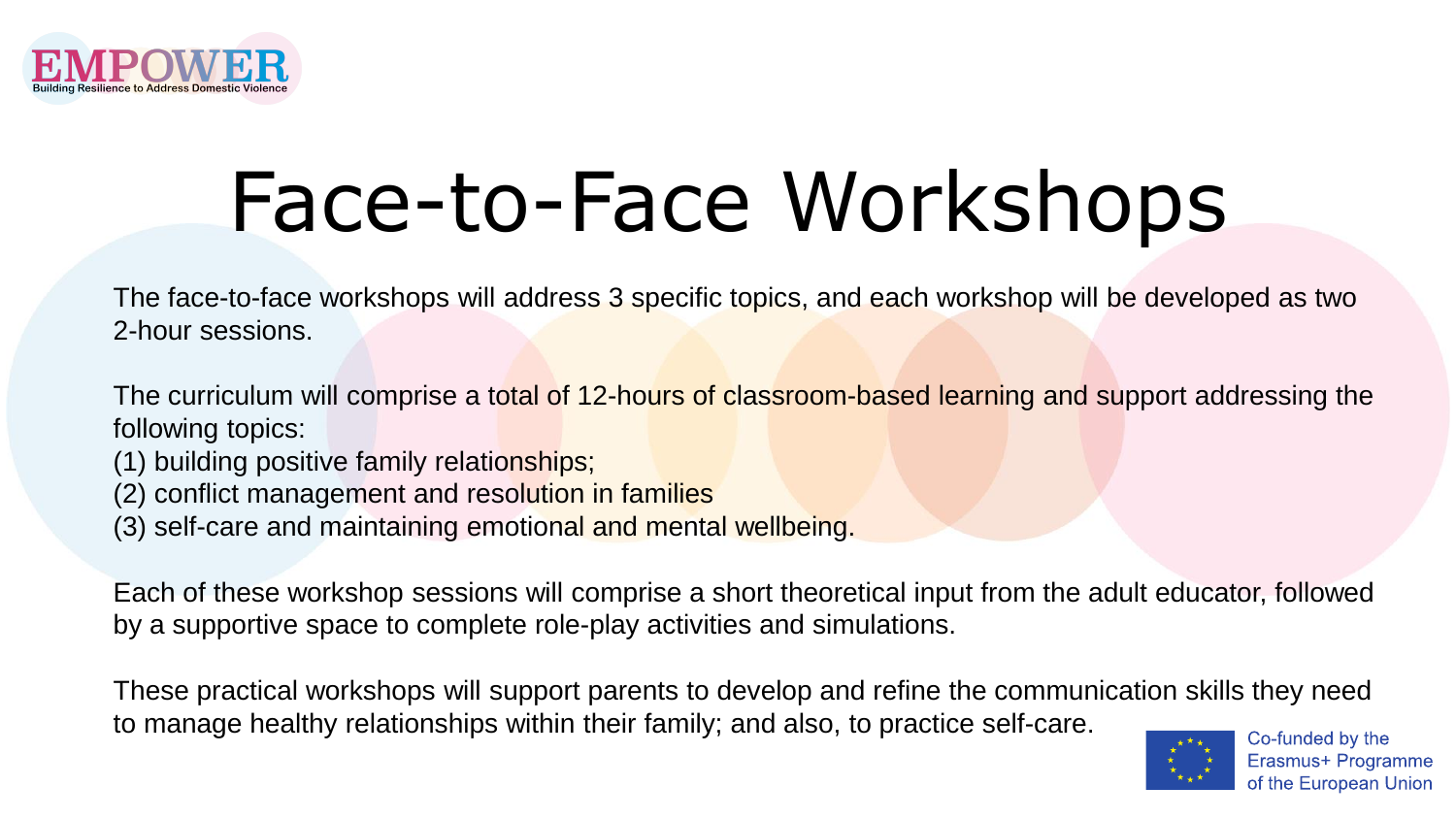

# Self-help Digital Resources

These workshops will be supported by a series of self-help resources and activity sheets.

This online toolkit will comprise 9 digital resources, 3 each addressing the following 3 topics:

- (1) case studies for resolving conflicts with children, teenagers and grandparents;
- (2) self-reflection activities to promote self-awareness, how to manage my own emotions, and how to practice self-care;
- (3) infographics that provide information on the signs and symptoms for domestic violence; possible triggers for abusive behaviour among parents, grandparents, children and adolescents; how to access support and ask for help.

Each of these digital resources will be supported by a self-reflection activity or exercise, to support parents to apply what they have learned to their own family.

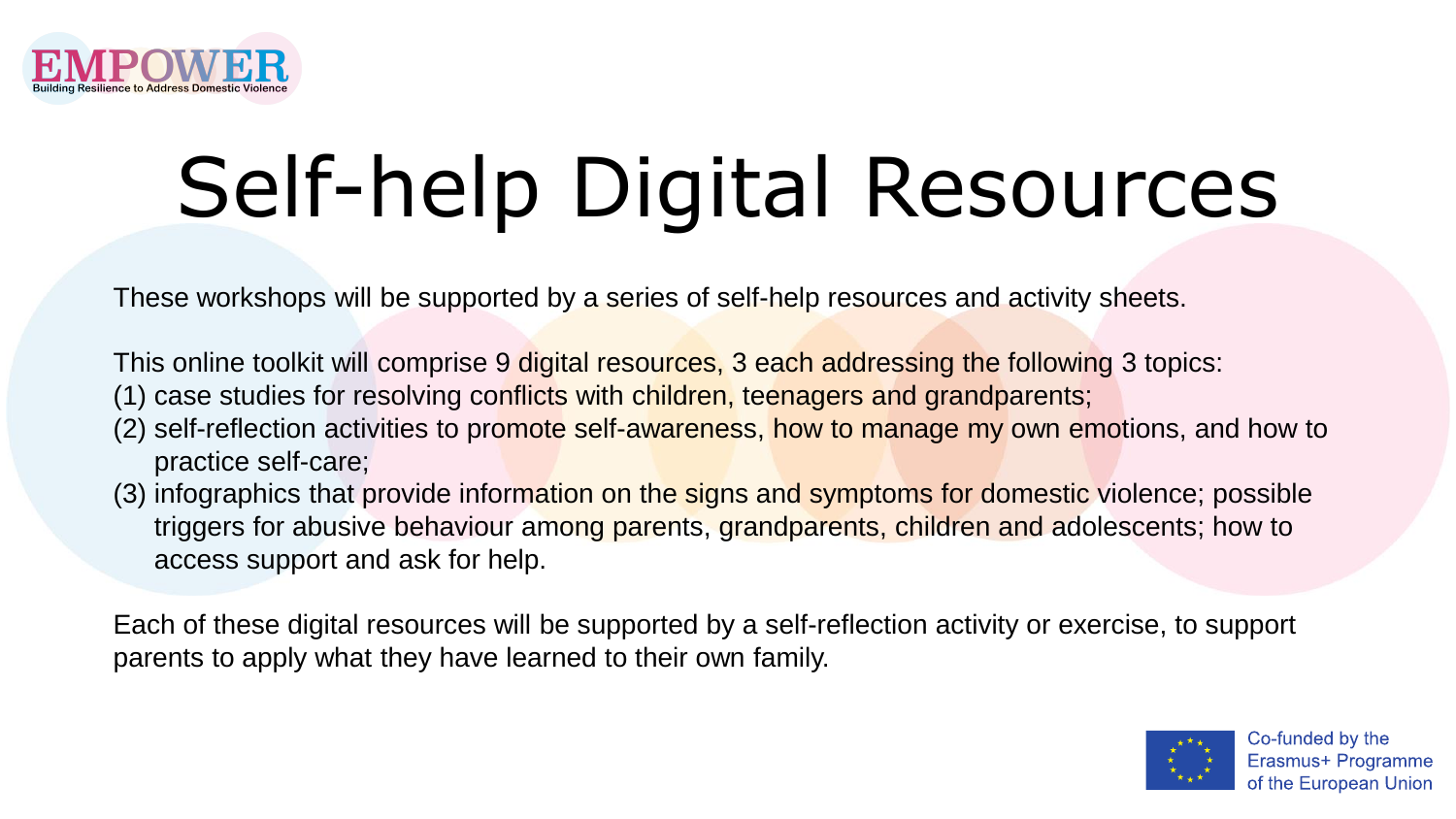

# Self-help Digital Resources

These resources will be used by parents who attend the workshops, to further develop their awareness and skills for managing and resolving conflict; however, they will also be available online through the EMPOWER project website so that parents who are in a vulnerable position and cannot attend the faceto-face sessions can still access the resources and access support.

These resources will also be supported with a service directory for each partner country, outlining where parents can access external support if they require.

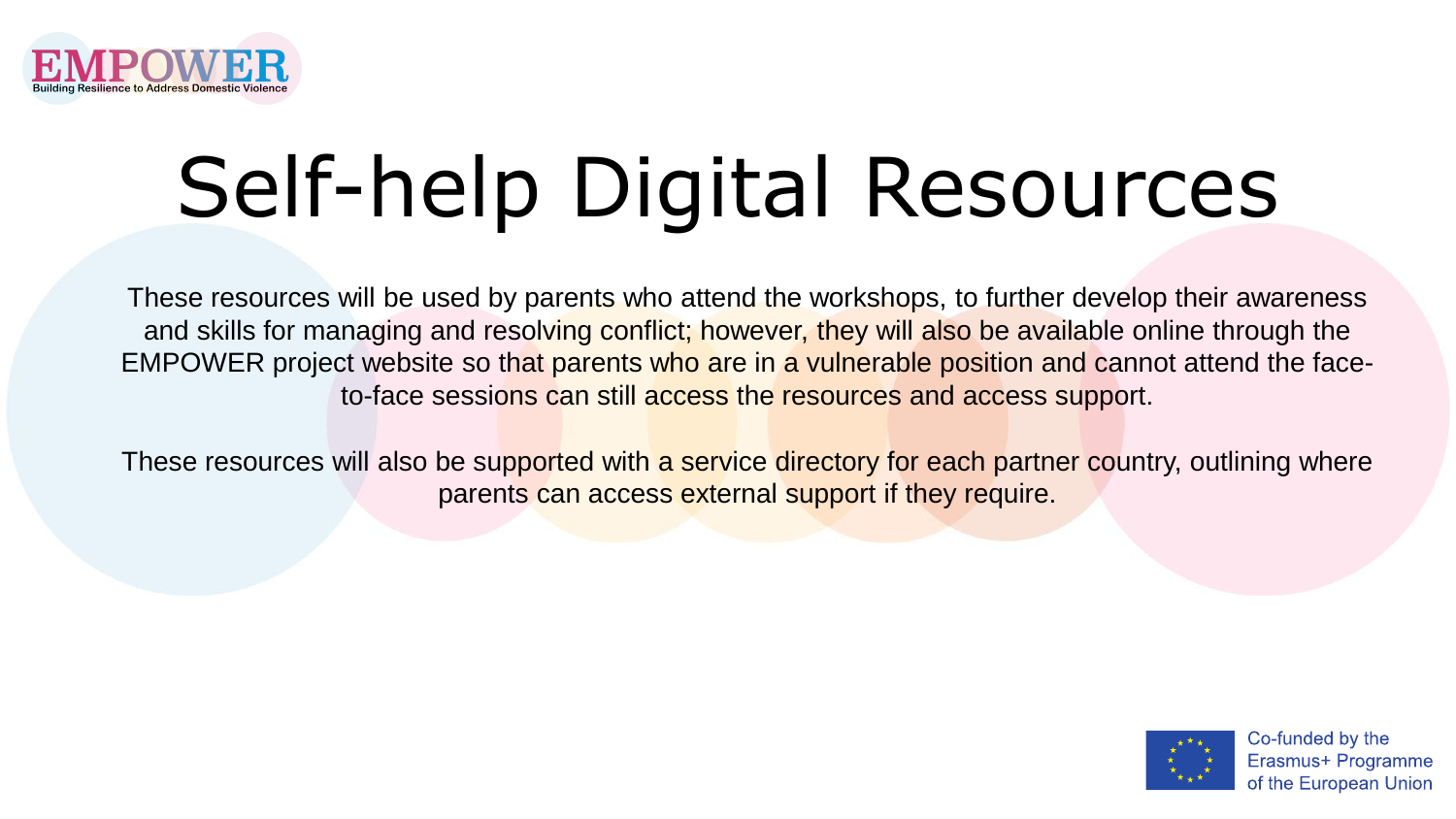

## Tasks for All Partners

• SRC will develop a learning outcomes matrix that outlines the knowledge, skills and attitudes to be achieved for each of the proposed workshops and the online library of digital resources. SRC will develop the content for the 3 workshops of 12-hours total. SRC will test, brand and implement all resources.

- SKILLS ZONE will develop the content for the 9 self-directed learning resources, test and implement resources.
- CARDET, SIC, RCA & FHB will test, translate and implement training.
- BWC will test and implement the training.
- CARDET will upload materials to the website.

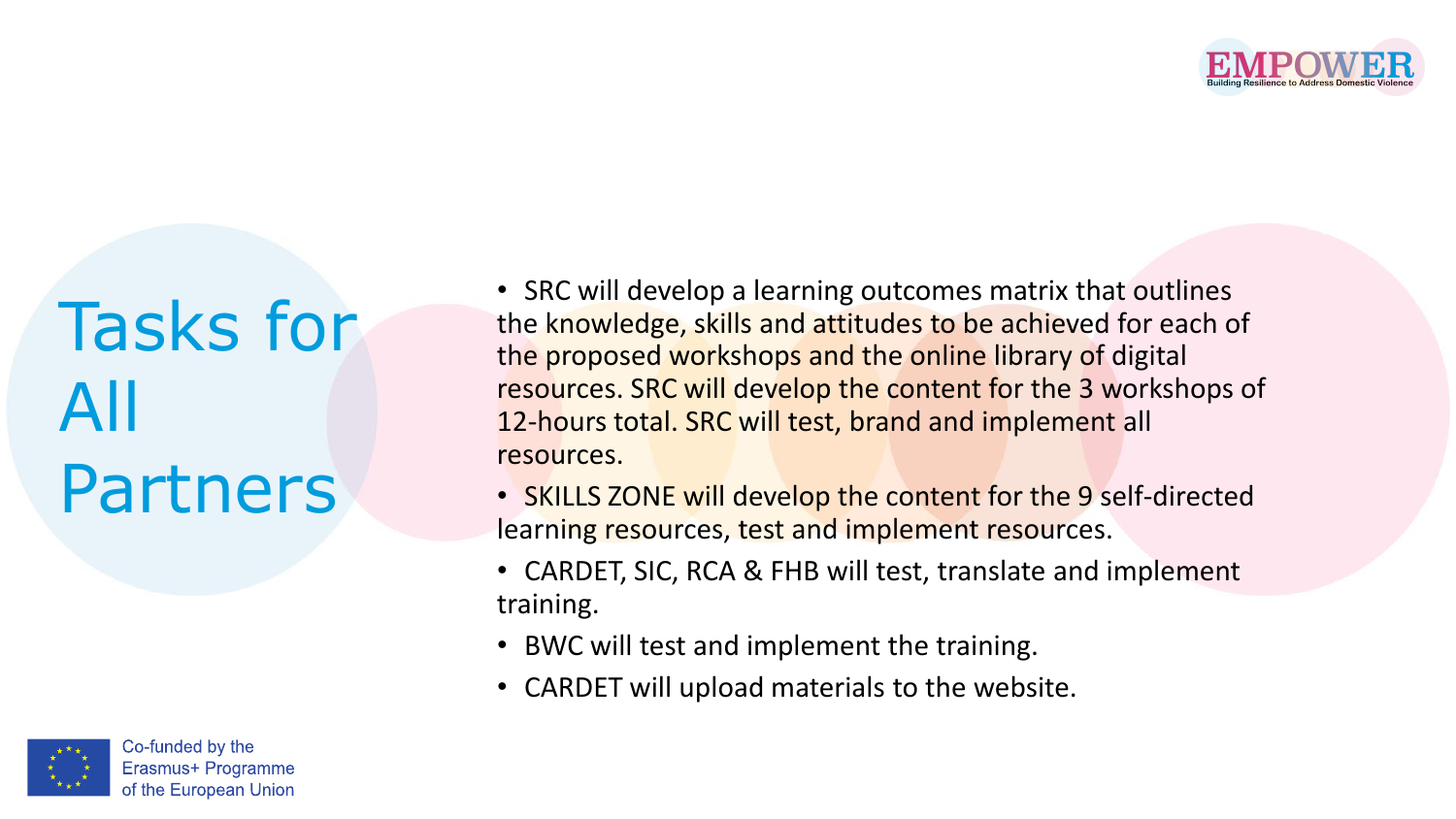## Building Family Relationships

#### Knowledge

- Factual knowledge of the role of communicating and listening in building strong families.
- Theoretical knowledge of the importance of spending time together as a family and individually with children.
- Theoretical knowledge of how to manage difficult family dynamics.

#### **Skills**

- Discuss why fair and open communication is important in families.
- List examples of times when one's own family don't communicate properly; or don't spend quality time together.
- Plan an activity to have quality family time.
- Engage in a role play with different family dynamics.

- Openness to reflect on one's own family dynamics.
- Willingness to reflect on how much quality time one's family really spends together, and to make changes to prioritise family time.
- Willingness to work on communication style.



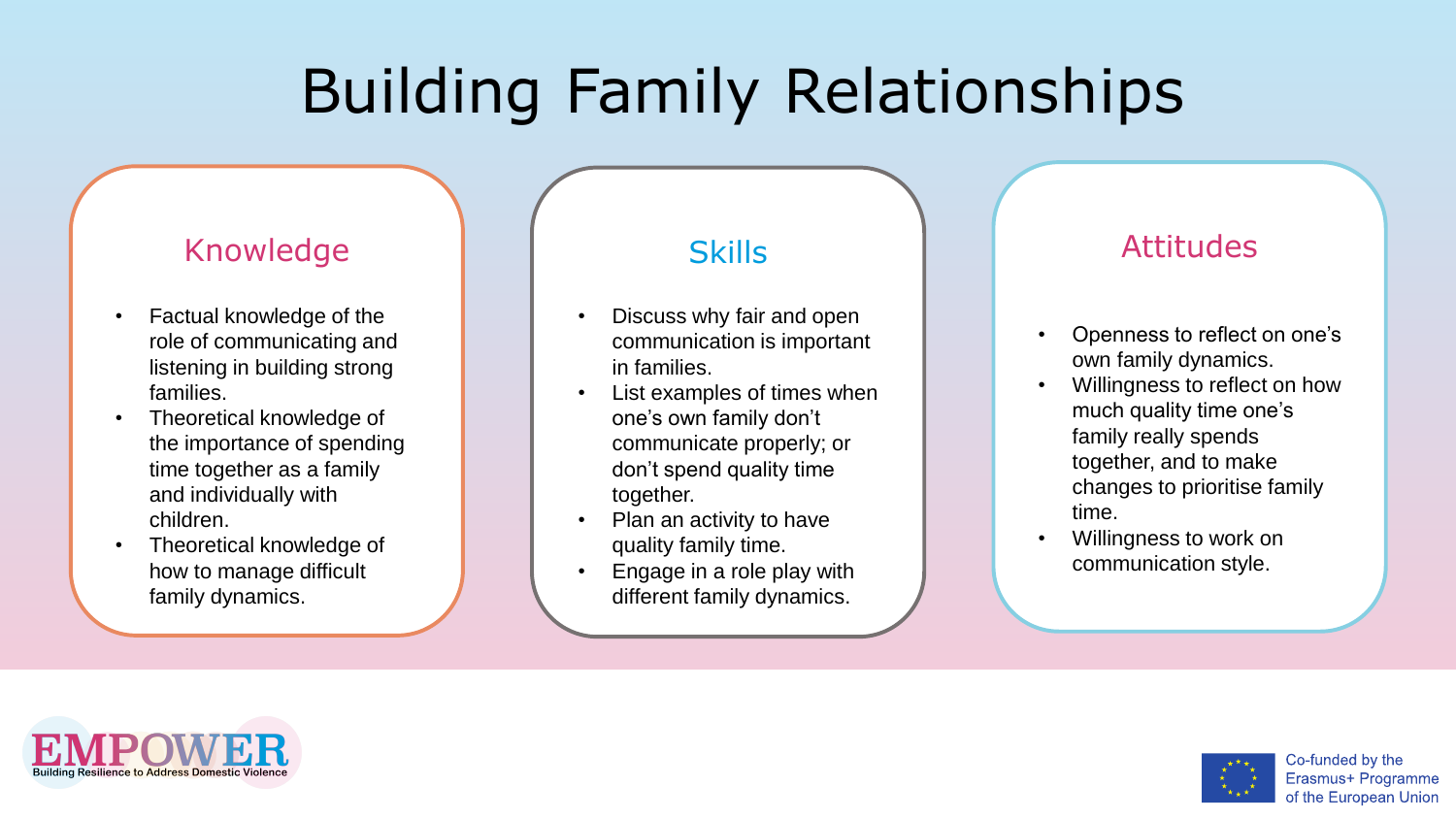### Conflict Management and Resolution in Families

#### Knowledge

- Factual knowledge of conflict resolution techniques.
- Factual knowledge of using 'I' messages, not 'You' messages when resolving conflict.
- Factual knowledge of how to resolve conflicts fairly.
- Factual knowledge of conflict triggers in one's own family.

#### **Skills**

- Discuss various familybased conflict resolution techniques.
- List triggers of conflict in one's own family.
- Plan how to manage these triggers to mitigate conflict.
- Engage in a role play activity to manage conflict fairly.
- Practice using 'I' and 'You' messages and examine how each makes you feel as recipient.

- Willingness to acknowledge one's own role in conflict situations.
- Openness to identify conflict triggers in one's own family.
- Willingness to practice resolving conflicts fairly.
- Appreciation that triggers don't have to lead to conflict.
- Understanding how one's own words can make others feel.



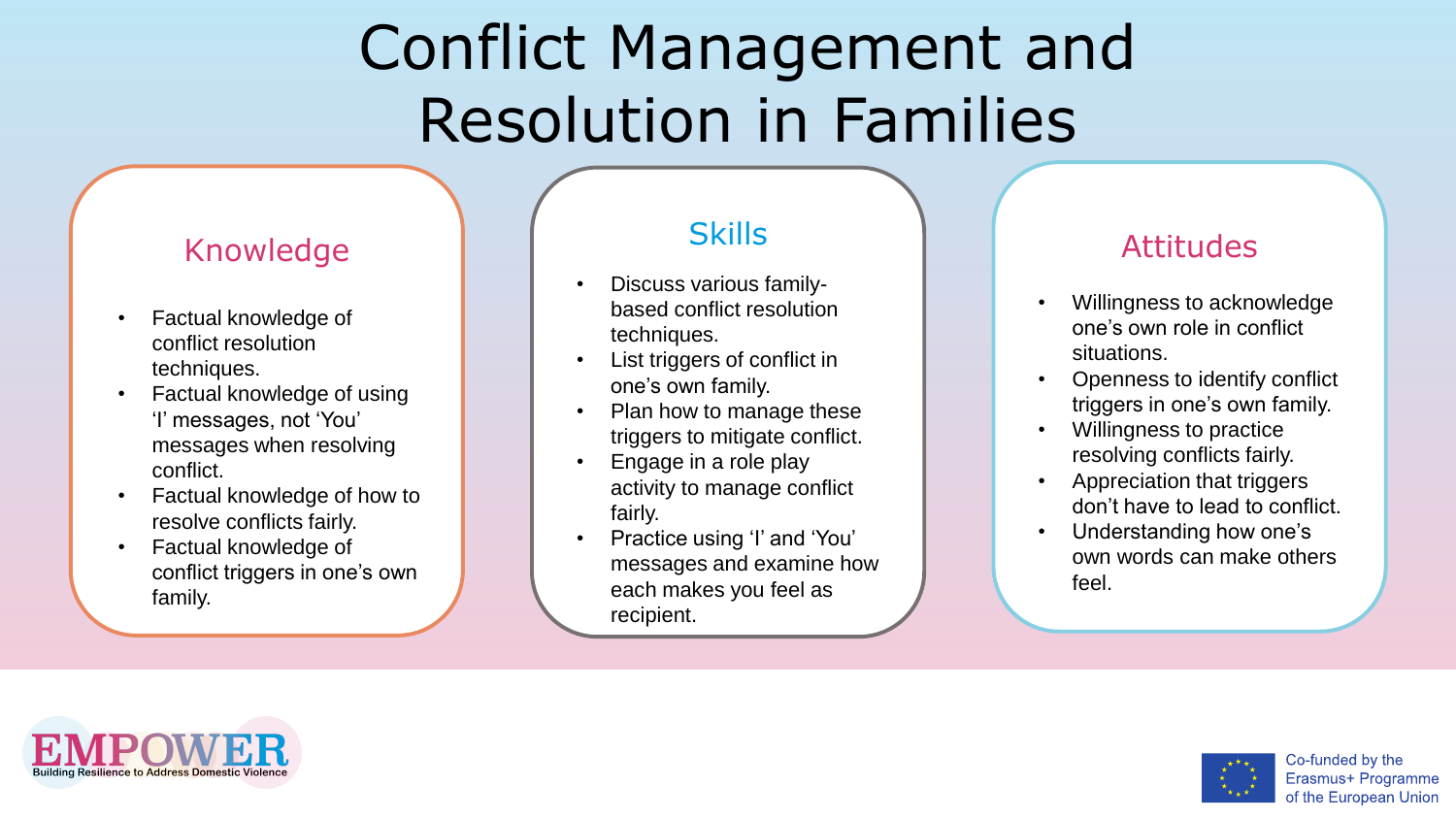## Self-care and Maintaining Emotional and Mental Wellbeing

#### Knowledge

- Factual knowledge of why self-care is important for parents.
- Factual knowledge of the importance of maintaining good emotional and mental wellbeing.
- Factual knowledge of good practices for maintaining well-being.
- Factual knowledge of habits that are detrimental to wellbeing.

#### **Skills**

- Discuss why self-care, and good emotional and mental well-being is important.
- Describe how self-care can be practiced.
- List some common do's and don'ts for well-being.
- Practice different self-care techniques.
- Find a self-care routine that works for you.
- Developing coping strategies.

- Awareness of how one is feeling today.
- Awareness of one's own mental and emotional wellbeing.
- Understanding of what makes you sad, angry, upset.
- Awareness of what self-care means to me.
- Willingness to practice selfcare.



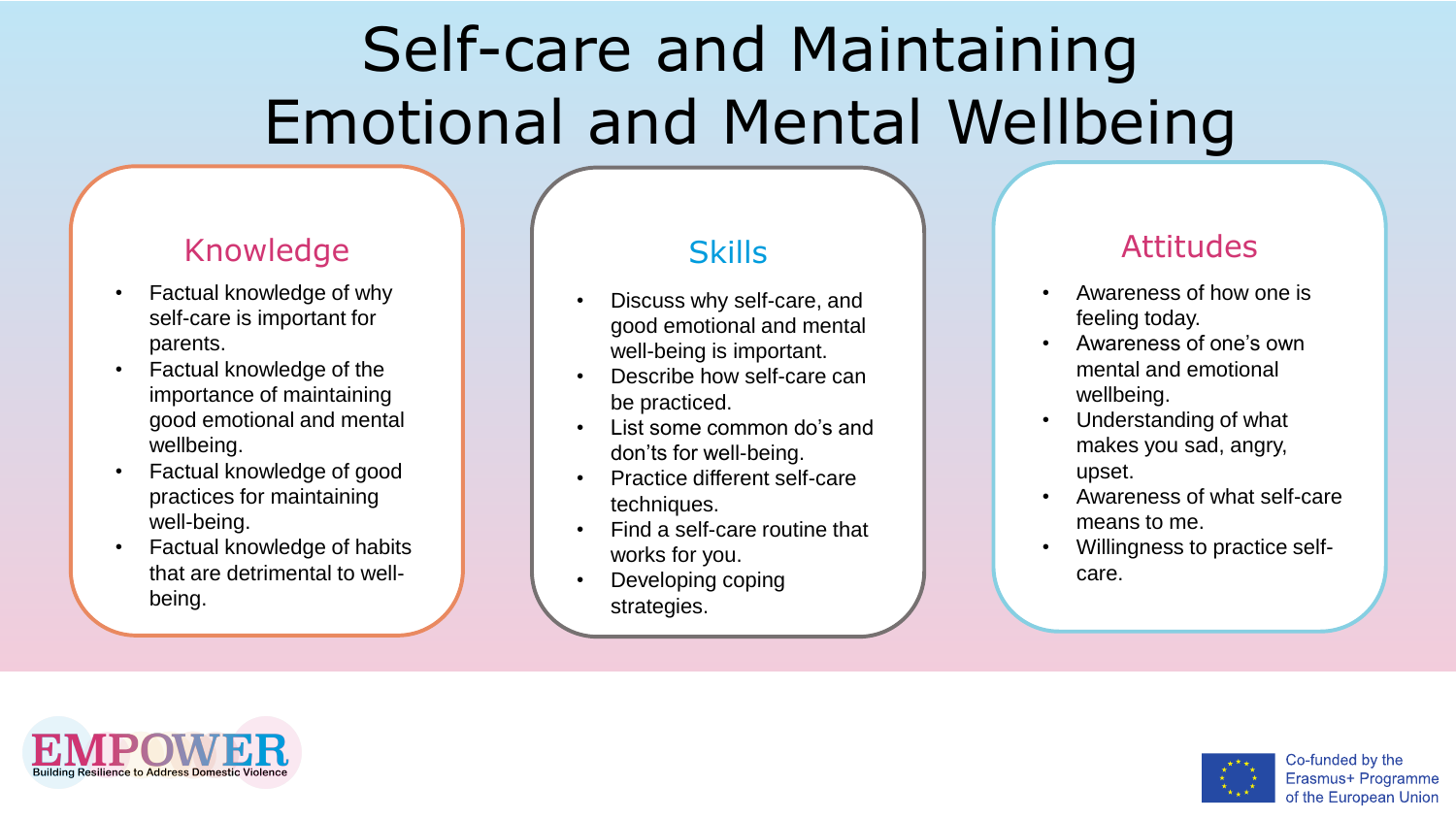### Case studies for resolving conflicts with children, teenagers and grandparents

#### Knowledge

- Factual knowledge of techniques for resolving conflicts with children.
- Factual knowledge of techniques for resolving conflicts with teenagers.
- Factual knowledge of techniques for resolving conflicts with older adults.
- Factual knowledge of techniques for resolving conflicts between family members.

#### **Skills**

- List what techniques and practices are useful for one's own family.
- Keep a diary to monitor instances of conflict in one's own family; and log how this conflict was managed.
- Write a list of do's and don'ts for managing conflict in a household.
- Monitor how effective these techniques are in one's own family and make changes.

- Willingness to invest time in resolving conflicts in the family.
- Openness to resolving conflicts in a fair and open manner.
- Awareness of the impact that conflict has on a family.
- Willingness to work to develop positive family dynamics.



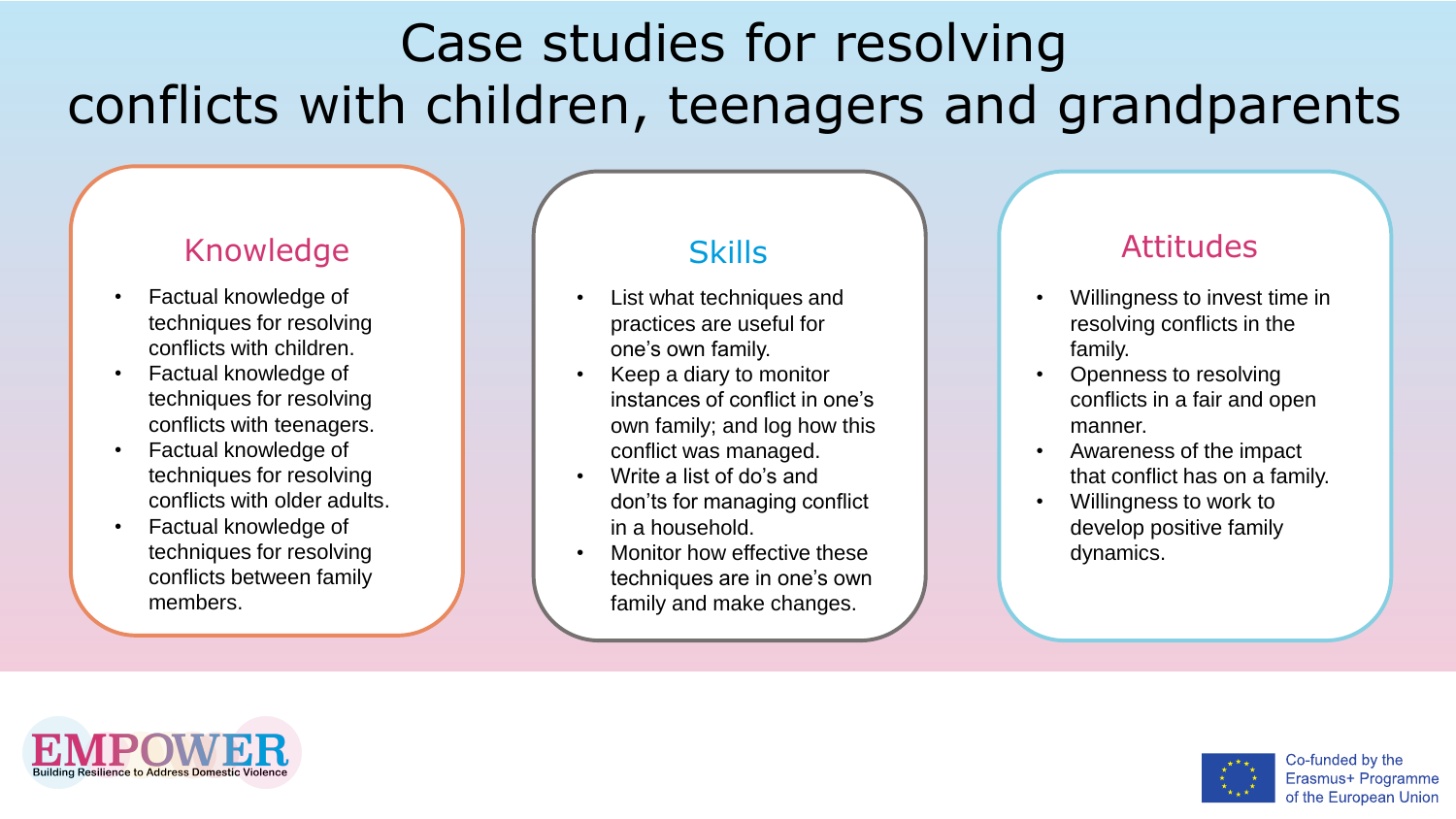### Self-reflection activities to promote self-awareness, manage my own emotions, and practice self-care

#### Knowledge

- Factual knowledge of how to complete a self-assessment.
- Factual knowledge of how to name and manage my emotions.
- Factual knowledge of different self-care techniques.
- Factual knowledge of how to develop and implement a self-care plan.

#### **Skills**

- Practice being more selfaware through regular selfreflection exercises.
- Undertake daily emotional 'check-ins' to evaluate how you are feeling.
- Practice naming emotions.
- Identify emotional triggers.
- Plan how to manage emotional triggers.
- Practice different self-care techniques.
- Develop a self-care plan.

- Willingness to self-reflect to better understand oneself and one's emotions.
- Awareness of what emotions you are feeling and where these emotions come from.
- Awareness of the impact that emotion has on your overall sense of wellbeing.
- Willingness to invest in selfcare.



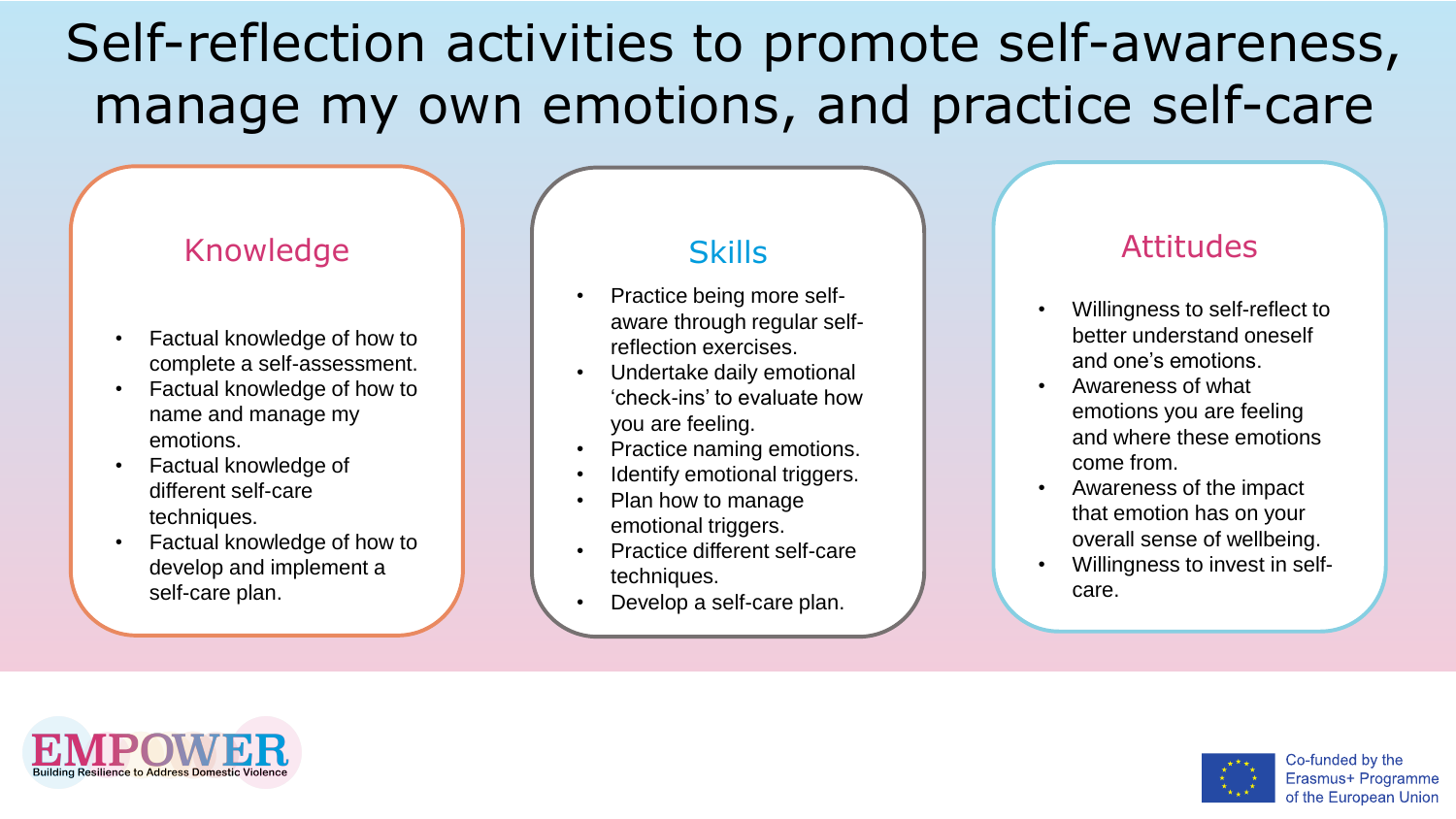### Signs and symptoms for domestic violence; triggers for abusive behaviour & getting help

#### Knowledge

- Factual knowledge of what domestic abuse is, and the different forms it can take.
- Factual knowledge of symptoms of domestic abuse.
- Factual knowledge of what triggers abusive behaviours.
- Factual knowledge of available supports and where to go to ask for help.
- Factual knowledge of how to prepare oneself to ask for help.

#### **Skills**

- Identify the signs and symptoms of domestic abuse.
- List the different types of domestic abuse.
- Discuss some potential triggers for abuse behaviour.
- Create a list of available supports in your region.
- Write a list of personal supports you have.
- Practice (role-play) asking for help.

- Appreciate that asking for help can be hard, but that help is available.
- Awareness of the different forms of domestic abuse, and how dangerous all forms can be.
- Willingness to self-reflect on family relationships to identify unhealthy behaviours and dynamics.



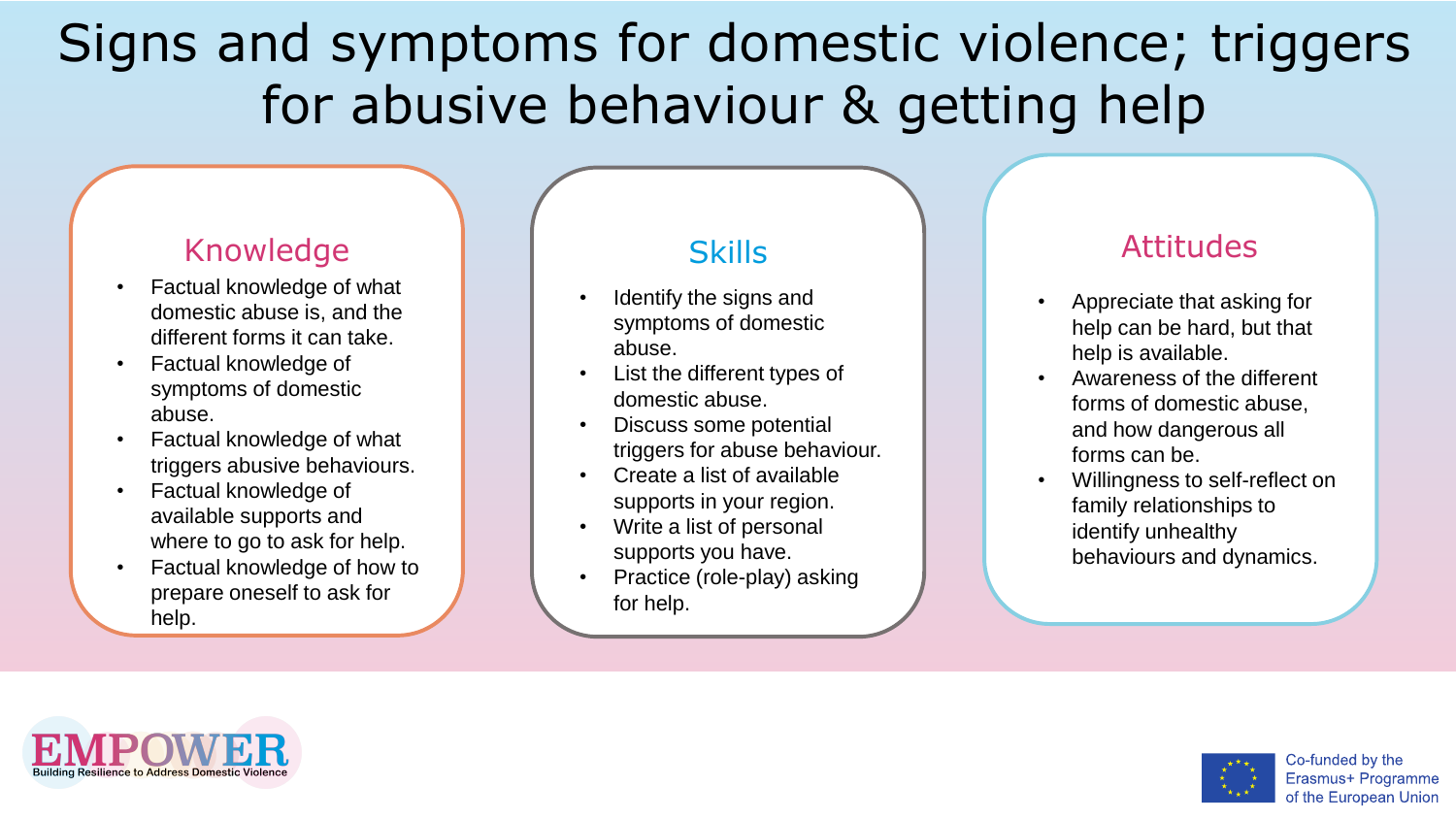

## **Templates**

• SRC will use a lesson plan template, handouts and branded PowerPoints to develop the content for the face-to-face workshops.

• SRC will work with SkillZone to develop the templates for the case studies (3), self-reflection activities (3) and the infographics (3).